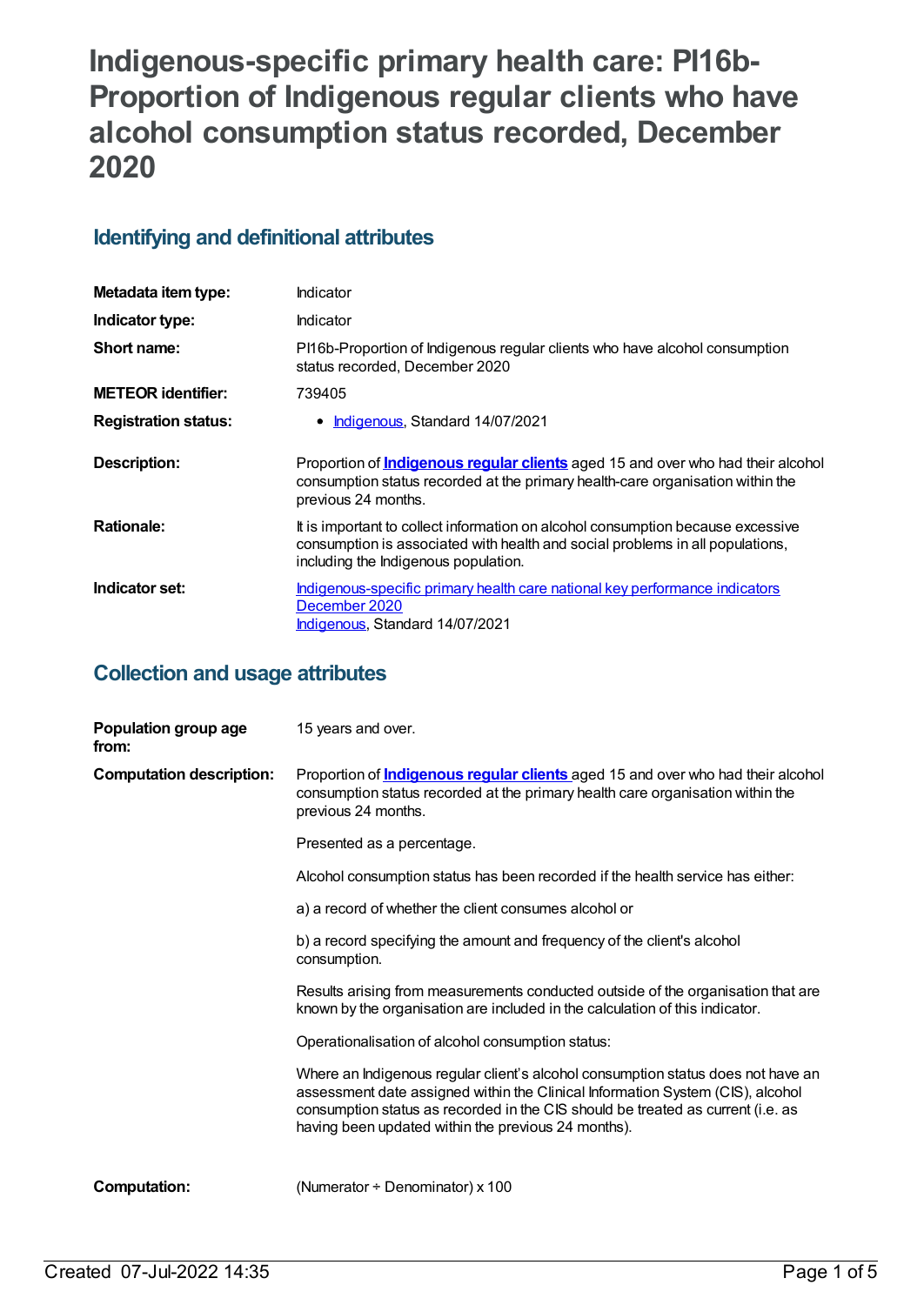| Numerator:                      | Number of Indigenous regular clients aged 15 and over who had their alcohol<br>consumption status recorded at the primary health care organisation within the<br>previous 24 months. |  |
|---------------------------------|--------------------------------------------------------------------------------------------------------------------------------------------------------------------------------------|--|
| <b>Numerator data elements:</b> | Data Element / Data Set-                                                                                                                                                             |  |
|                                 | Person-age, total years N[NN]                                                                                                                                                        |  |
|                                 | <b>Data Source</b>                                                                                                                                                                   |  |
|                                 | Indigenous-specific primary health care national Key Performance Indicators                                                                                                          |  |
|                                 | (nKPI) data collection                                                                                                                                                               |  |
|                                 | NMDS / DSS                                                                                                                                                                           |  |
|                                 | Indigenous-specific primary health care NBEDS December 2020                                                                                                                          |  |
|                                 | Guide for use                                                                                                                                                                        |  |
|                                 | Aged 15 and over only.                                                                                                                                                               |  |
|                                 | Data Element / Data Set-                                                                                                                                                             |  |
|                                 | Person-alcohol consumption status recorded indicator, yes/no code N                                                                                                                  |  |
|                                 | <b>Data Source</b>                                                                                                                                                                   |  |
|                                 | Indigenous-specific primary health care national Key Performance Indicators<br>(nKPI) data collection                                                                                |  |
|                                 | NMDS / DSS                                                                                                                                                                           |  |
|                                 | Indigenous-specific primary health care NBEDS December 2020                                                                                                                          |  |
|                                 | Data Element / Data Set-                                                                                                                                                             |  |
|                                 | Person-Indigenous status, code N                                                                                                                                                     |  |
|                                 | Data Source                                                                                                                                                                          |  |
|                                 | Indigenous-specific primary health care national Key Performance Indicators<br>(nKPI) data collection                                                                                |  |
|                                 | NMDS / DSS                                                                                                                                                                           |  |
|                                 | Indigenous-specific primary health care NBEDS December 2020                                                                                                                          |  |
|                                 | Guide for use                                                                                                                                                                        |  |
|                                 | Indigenous only.                                                                                                                                                                     |  |
|                                 | Data Element / Data Set-                                                                                                                                                             |  |
|                                 | Person-regular client indicator, yes/no code N                                                                                                                                       |  |
|                                 | Data Source                                                                                                                                                                          |  |
|                                 | Indigenous-specific primary health care national Key Performance Indicators<br>(nKPI) data collection                                                                                |  |
|                                 | NMDS / DSS                                                                                                                                                                           |  |
|                                 | Indigenous-specific primary health care NBEDS December 2020                                                                                                                          |  |
|                                 | Guide for use                                                                                                                                                                        |  |
|                                 | Regular clients only.                                                                                                                                                                |  |

**Denominator:** Total number of Indigenous regular clients aged 15 and over.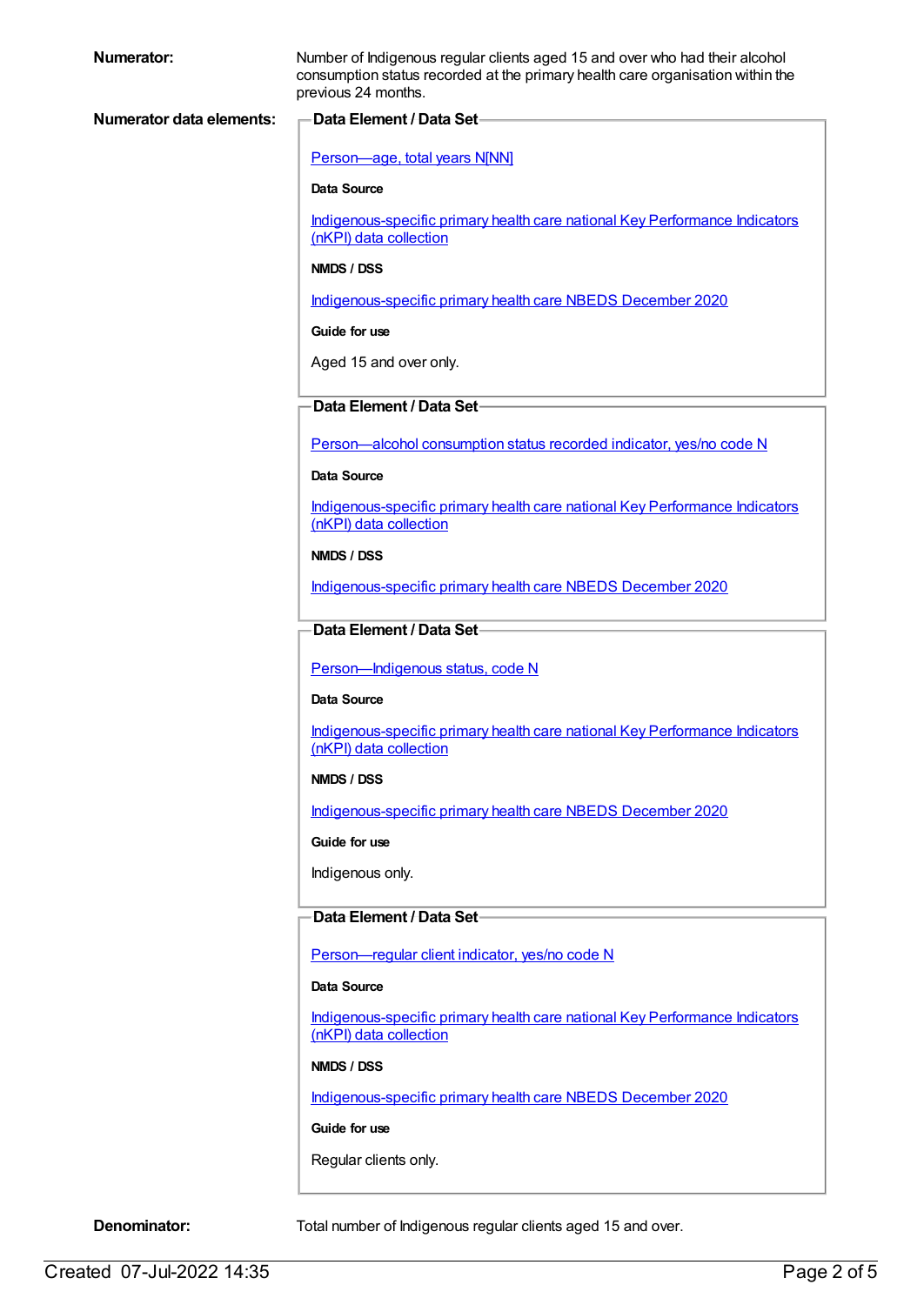### **Denominator data elements:**

### **Data Element / Data Set**

### [Person—age,](https://meteor.aihw.gov.au/content/303794) total years N[NN]

### **Data Source**

[Indigenous-specific](https://meteor.aihw.gov.au/content/737914) primary health care national Key Performance Indicators (nKPI) data collection

### **NMDS / DSS**

[Indigenous-specific](https://meteor.aihw.gov.au/content/738532) primary health care NBEDS December 2020

#### **Guide for use**

Aged 15 and over only.

### **Data Element / Data Set**

Person-Indigenous status, code N

#### **Data Source**

[Indigenous-specific](https://meteor.aihw.gov.au/content/737914) primary health care national Key Performance Indicators (nKPI) data collection

### **NMDS / DSS**

[Indigenous-specific](https://meteor.aihw.gov.au/content/738532) primary health care NBEDS December 2020

**Guide for use**

Indigenous only.

## **Data Element / Data Set**

[Person—regular](https://meteor.aihw.gov.au/content/686291) client indicator, yes/no code N

#### **Data Source**

[Indigenous-specific](https://meteor.aihw.gov.au/content/737914) primary health care national Key Performance Indicators (nKPI) data collection

### **NMDS / DSS**

[Indigenous-specific](https://meteor.aihw.gov.au/content/738532) primary health care NBEDS December 2020

#### **Guide for use**

Regular clients only.

### **Disaggregation:** 1. Sex:

- a) Male b) Female.
- 2. Age group: a) 15–24 years b) 25–34 years c) 35–44 years d) 45–54 years e) 55–64 years f) 65 years and over.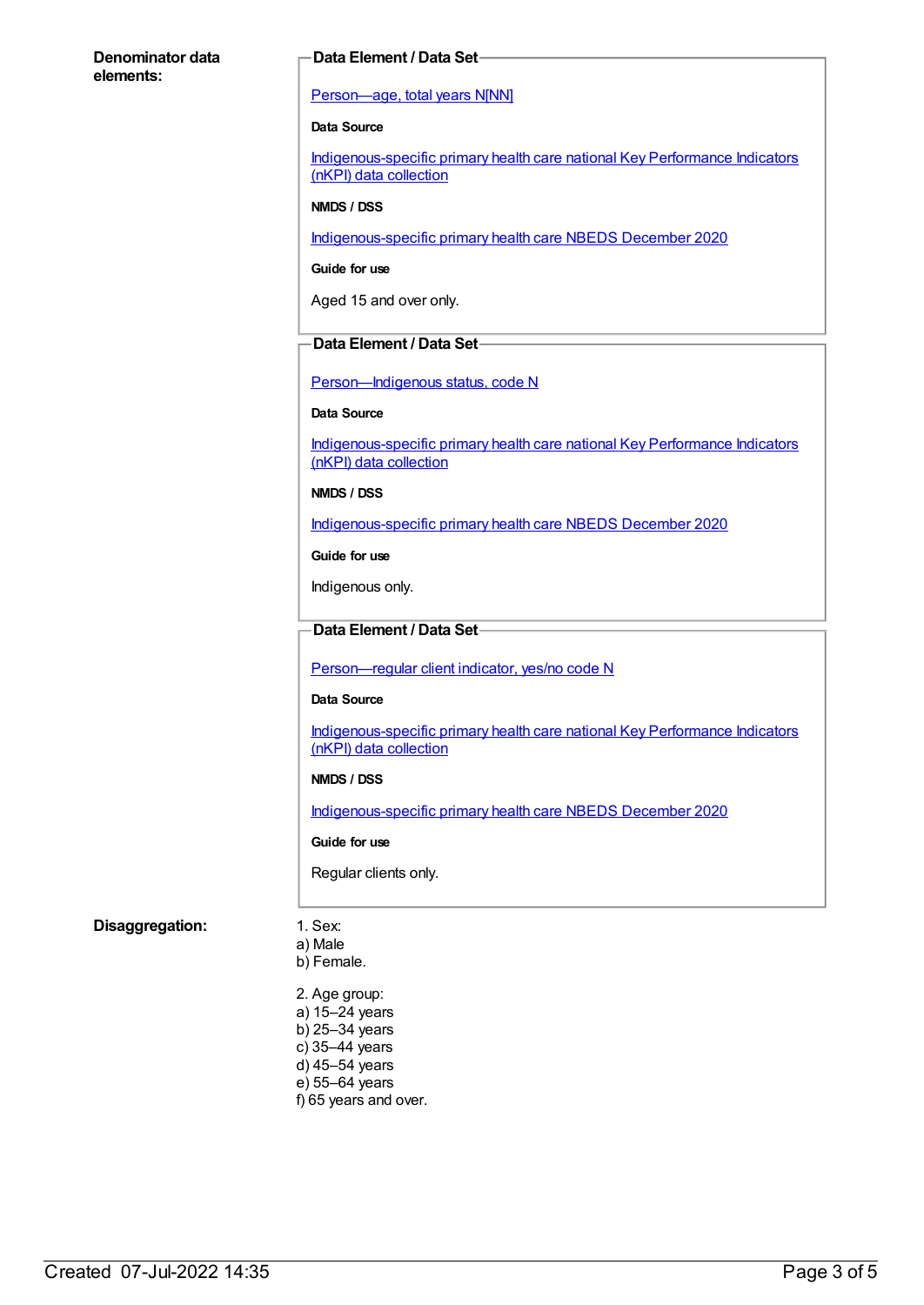| <b>Disaggregation data</b><br>elements: | Data Element / Data Set-                                                                              |
|-----------------------------------------|-------------------------------------------------------------------------------------------------------|
|                                         | Person-age, total years N[NN]                                                                         |
|                                         | Data Source                                                                                           |
|                                         | Indigenous-specific primary health care national Key Performance Indicators<br>(nKPI) data collection |
|                                         | NMDS / DSS                                                                                            |
|                                         | Indigenous-specific primary health care NBEDS December 2020                                           |
|                                         | Guide for use                                                                                         |
|                                         | Aged 15 and over only.                                                                                |
|                                         | Data Element / Data Set-                                                                              |
|                                         |                                                                                                       |
|                                         | Person-sex, code X                                                                                    |
|                                         | Data Source                                                                                           |
|                                         | Indigenous-specific primary health care national Key Performance Indicators<br>(nKPI) data collection |
|                                         | NMDS / DSS                                                                                            |
|                                         | Indigenous-specific primary health care NBEDS December 2020                                           |
| Comments:                               | Census date for reporting is 31 December 2020.                                                        |

# **Representational attributes**

| <b>Representation class:</b> | Percentage |
|------------------------------|------------|
| Data type:                   | Real       |
| Unit of measure:             | Person     |
| Format:                      | N[NN].N    |

# **Indicator conceptual framework**

| Framework and | <b>Health Behaviours</b> |
|---------------|--------------------------|
| dimensions:   |                          |

# **Data source attributes**

|  | Data sources: |
|--|---------------|
|--|---------------|

### **Data Source**

[Indigenous-specific](https://meteor.aihw.gov.au/content/737914) primary health care national Key Performance Indicators (nKPI) data collection

**Frequency**

6 monthly

**Data custodian**

Australian Institute of Health and Welfare.

# **Source and reference attributes**

| <b>Submitting organisation:</b> | Australian Institute of Health and Welfare. |
|---------------------------------|---------------------------------------------|
|                                 | Australian Government Department of Health. |